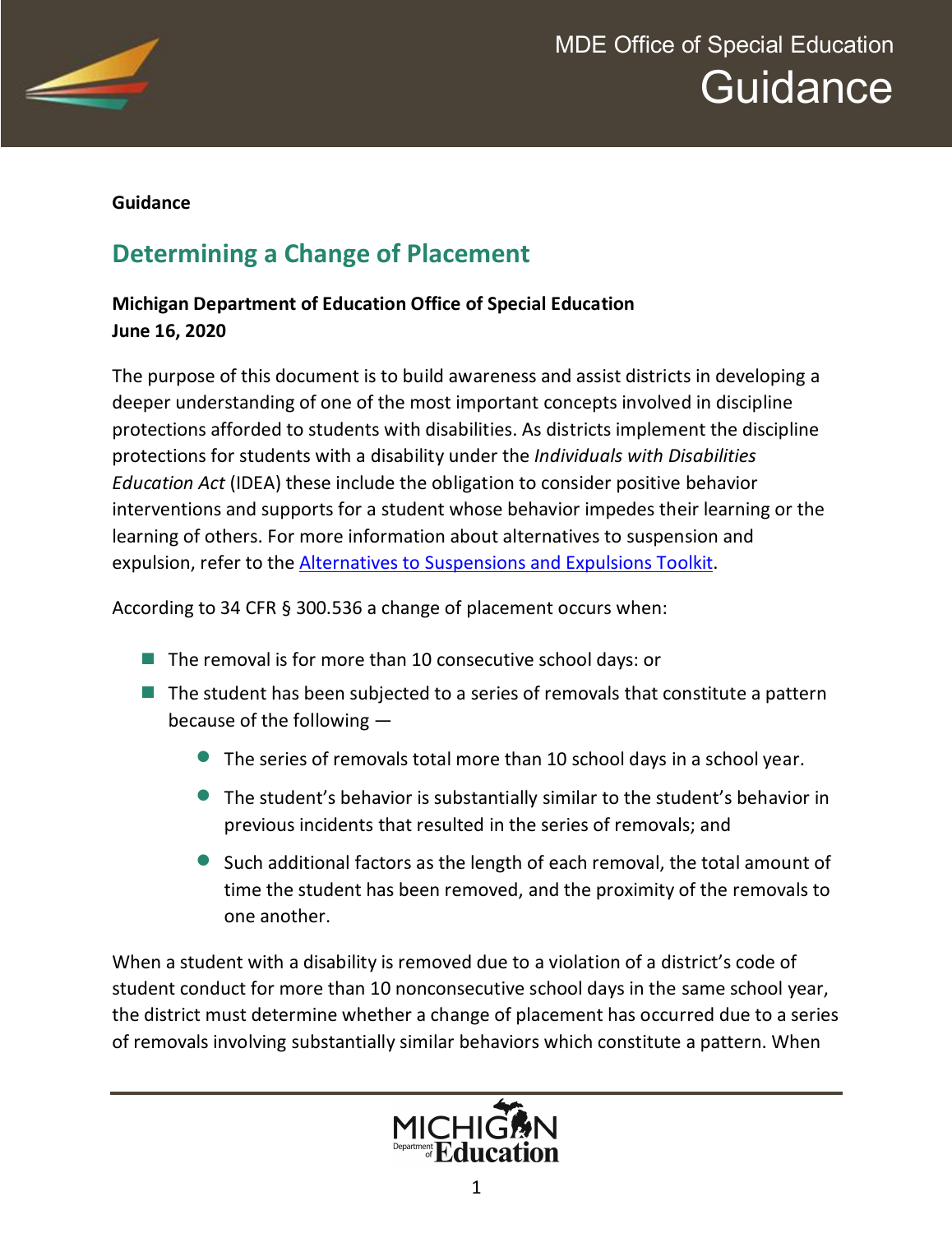making this determination, the behavior, proximity, and length of removal for the incident in question and all prior incidences must be reviewed and considered together.

A removal meeting all these conditions is considered a pattern of removal and therefore is a change of placement. The district must make this determination for each subsequent removal, which includes both in-school suspensions, out-of-school suspensions, and in some instances short term removals from class which occur on a regular basis. For more information about Counting Removals, refer to [Responding to](https://www.michigan.gov/documents/mde/CountingDisciplinaryRemovals_694079_7.pdf)  [and Counting Disciplinary Removals.](https://www.michigan.gov/documents/mde/CountingDisciplinaryRemovals_694079_7.pdf) Additionally, the district should consider the setting, antecedent, behavior, and consequence of each incident, when determining whether the series of removals constitute a pattern.

On the date the decision is made to make a removal, which constitutes a change of placement of a student with a disability because of a violation of a code of student conduct, the district must:

- Provide notice in accordance with 34 CFR § 300.503 to the parent.
- **Provide procedural safeguards.**

Within 10 school days of the date of removal the district must conduct a manifestation determination review.

Additionally, the district must maintain documentation of the above actions in their student files or student information system.

For more information about providing Notice, refer to [Guidance for Notice](https://www.michigan.gov/documents/mde/NoticeGuidance_565255_7.pdf).

For more information about conducting a manifestation determination review (MDR), refer to [Conducting a Manifestation Determination Review](https://www.michigan.gov/documents/mde/Conducting_MDR_694067_7.pdf).

## **Educational Services**

When a removal is considered a change of placement, the individualized education program (IEP) team must determine appropriate services, to be provided during the student's removal.